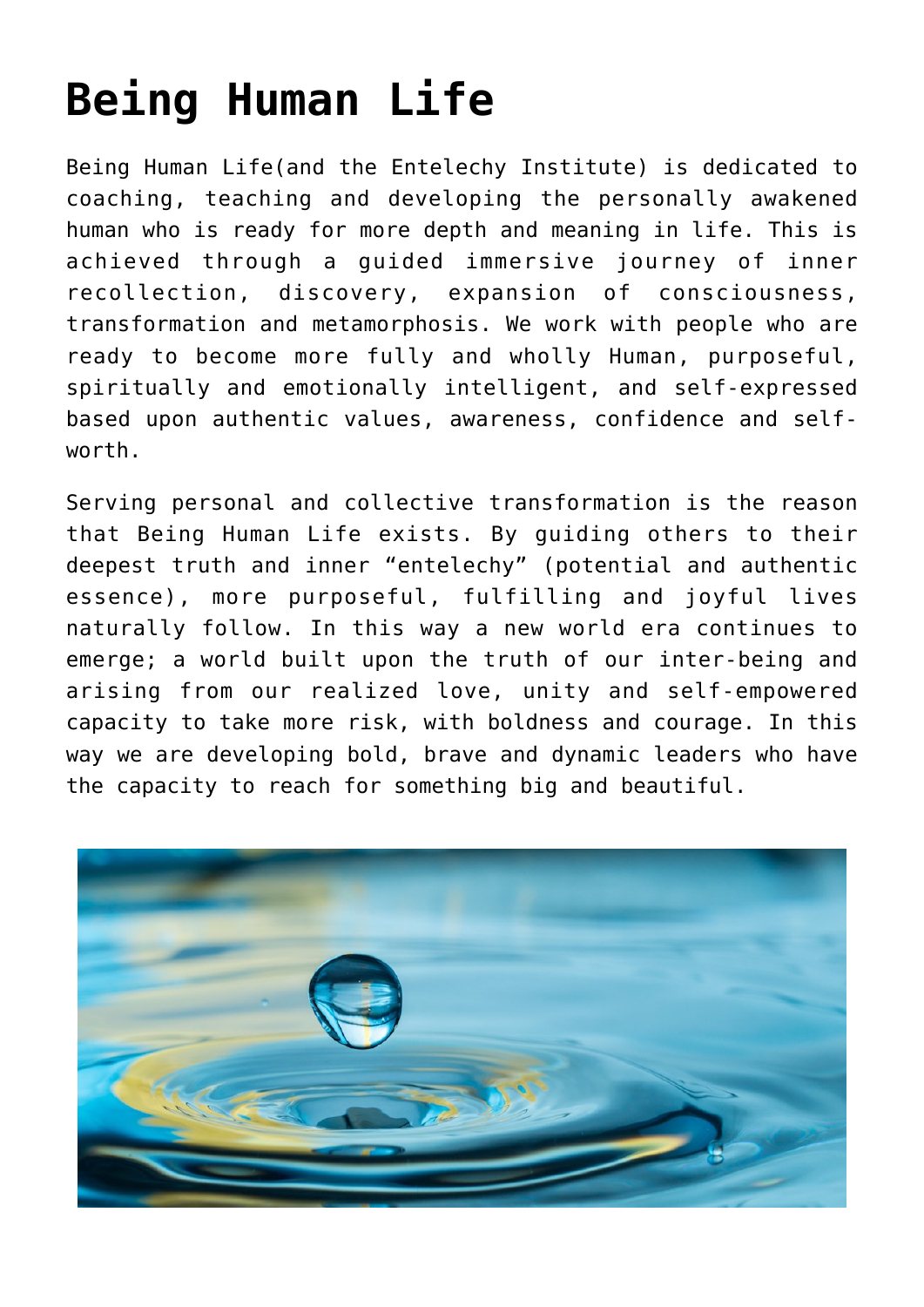BHL Main Images1

Being Human Life is dedicated to your growth and evolution toward becoming the most fulfilled self-expressed and empowered human you can be. We know the world needs more risk takers, truth seekers and status quo resisters. We invite all awakened humans who are ready to dive into the deeper exploration of Being Human. We know that the humans who are drawn to this work are teachers, healers, coaches and leaders who want to be the course changers, way showers and path makers for new paradigms in the new era. Our services, programs, immersions and trainings are steeped in developing learning, growth and evolution (LGE) communities that empower people to learn to be the change that they not only want to see in their own lives, but also in the community and the world.

The Being Human Life coaching and personal professional training and development model entails Transformational, Transmutation and Metamorphosis (TTM), touching on the fields of positive and transpersonal psychology, spiritual development, quantum energetics, consciousness, neuroscience, counseling, sociology, and of course, coaching. It is this broad base of knowledge that allows a deeper dive with a client and that results in amazing results.